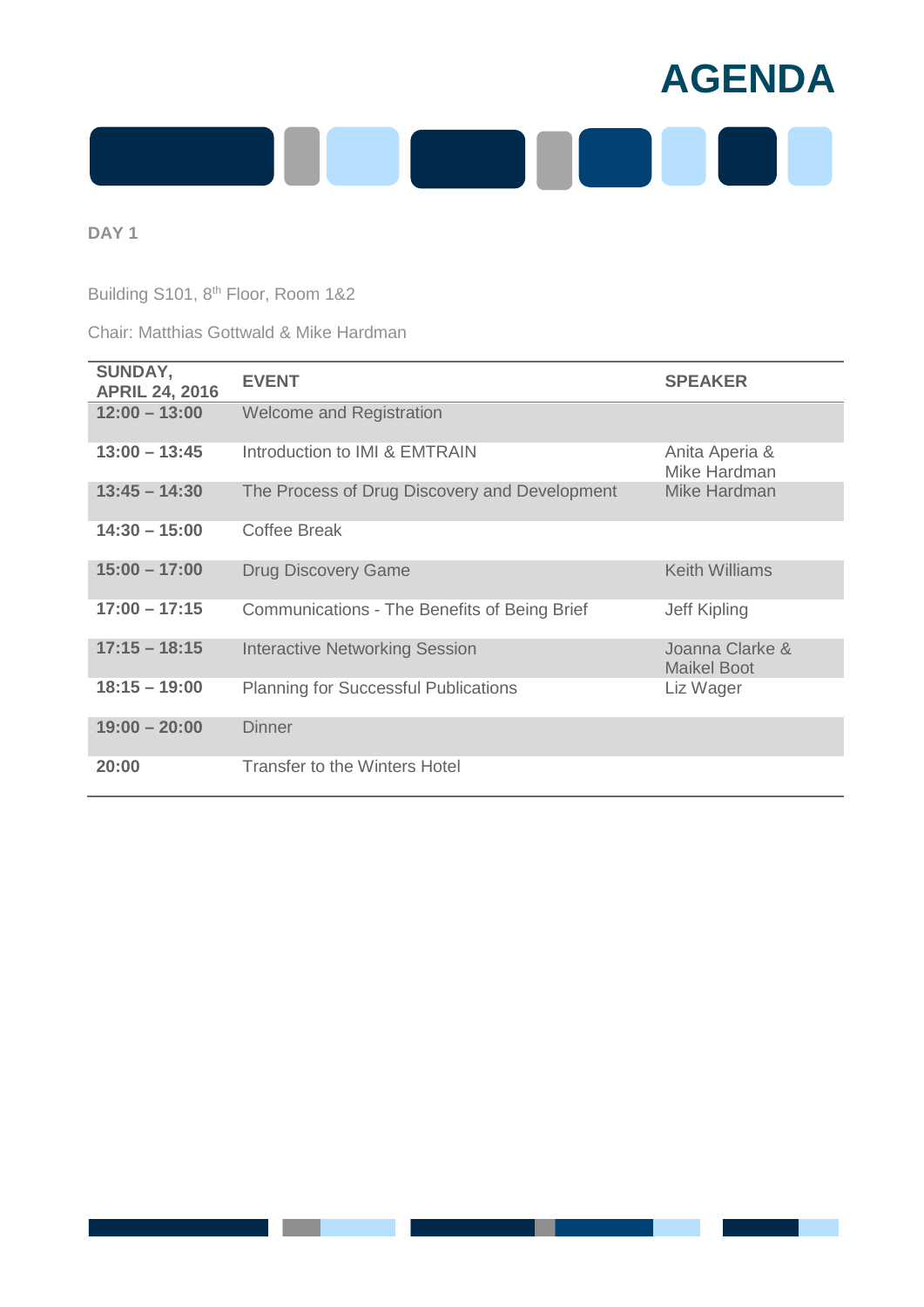

Building S100, 2<sup>nd</sup> Floor, Room 001

Chair: Lena Scott & Jeff Kipling

| MONDAY,<br><b>APRIL 25, 2016</b> | <b>EVENT</b>                                                                                        | <b>SPEAKER</b>                  |
|----------------------------------|-----------------------------------------------------------------------------------------------------|---------------------------------|
| $08:30 - 09:00$                  | Meet at the Hotel Lobby<br>(all together with metro to Bayer)                                       |                                 |
| $09:00 - 09:30$                  | Introduction to Bayer                                                                               | <b>Matthias Gottwald</b>        |
| $09:30 - 10:15$                  | Guanylat-Cyclase Modulators - Novel Approaches to<br><b>Treat Pulmonary Hypertension</b>            | Johannes-Peter<br><b>Stasch</b> |
| $10:15 - 11:00$                  | <b>Student Short Presentations</b>                                                                  |                                 |
| $11:00 - 11:30$                  | <b>Coffee Break</b>                                                                                 |                                 |
| $11:30 - 12:45$                  | <b>Poster Session</b>                                                                               |                                 |
| $12:45 - 13:30$                  | Lunch                                                                                               |                                 |
| $13:30 - 14:15$                  | Prevention of Thromboembolism - The Discovery<br>and Development of the Factor Xa Inhibitor Xarelto | <b>Frank Misselwitz</b>         |
| $14:15 - 15:00$                  | Gynecological Diseases - Not Life Threatening but a<br>Big Burden on Quality of Life                | <b>Thomas Zollner</b>           |
| $15:00 - 15:30$                  | <b>Coffee Break</b>                                                                                 |                                 |
| $15:30 - 16:00$                  | Introduction to Paediatric Clinical Trials                                                          | <b>Klaus Rose</b>               |
| $16:00 - 16:30$                  | Paediatric Extrapolation and Dosing Adaptations                                                     | <b>Armel Stockis</b>            |
| $16:30 - 17:00$                  | <b>Q&amp;A Session Paediatric Clinical Trials</b>                                                   |                                 |
| $17:00 - 18:30$                  | Sightseeing/ Walk to Restaurant Aigner,<br>Franzoesische Strasse 25, 10117 Berlin                   |                                 |
| 18:30                            | <b>Dinner</b>                                                                                       |                                 |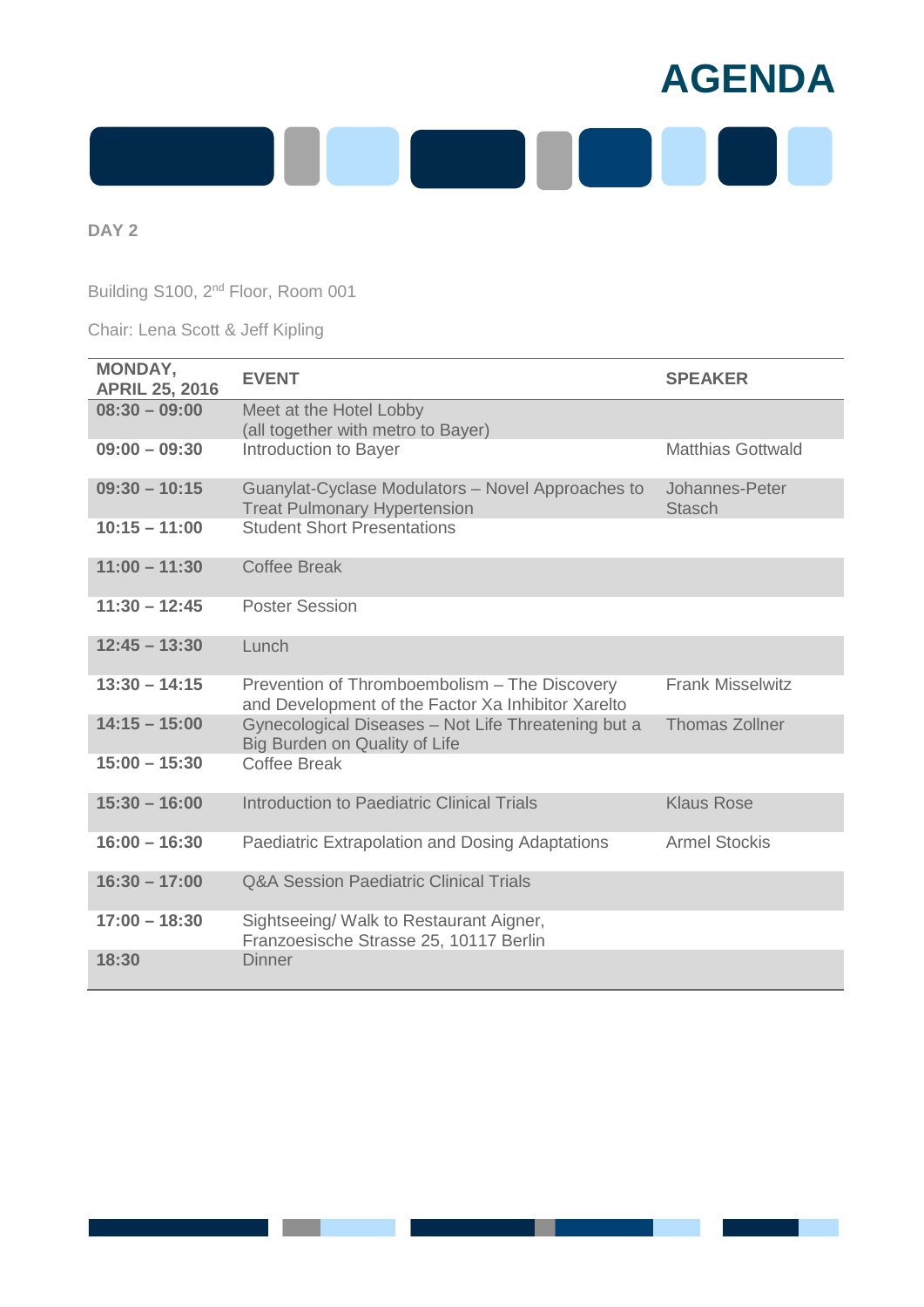

Building S101, 8<sup>th</sup> Floor, Room 1&2

Chair: Anita Aperia & Armel Stockis

| <b>TUESDAY,</b><br><b>APRIL 26, 2016</b> | <b>EVENT</b>                                                                             | <b>SPEAKER</b>                    |
|------------------------------------------|------------------------------------------------------------------------------------------|-----------------------------------|
| $08:30 - 09:00$                          | Meet at the Hotel Lobby<br>(all together with metro to Bayer)                            |                                   |
| $09:00 - 09:45$                          | Current Trends in Oncology - Treatment of Solid<br>Tumors                                | Dieter Zopf                       |
| $09:45 - 10:30$                          | Cancer Immunology: Harnessing the Immune<br><b>System to Treat Cancer</b>                | Viia Valge-Archer                 |
| $10:30 - 11:00$                          | <b>Coffee Break</b>                                                                      |                                   |
| $11:00 - 11:45$                          | <b>Clinical Trials and Rare Diseases</b>                                                 | Simon Day                         |
| $11:45 - 12:30$                          | Diabetes and Complications                                                               | Jorgen Dirach                     |
| $12:30 - 13:15$                          | Lunch                                                                                    |                                   |
| $13:15 - 14:00$                          | Clinical Development in Ophthalmology: The Need<br>for Novel Disease-Specific Endpoints. | <b>Friedrich Asmus</b>            |
| $14:00 - 14:45$                          | Grants4Apps: From a Corridor Idea to a Global<br>Program                                 | Jesus del Valle<br><b>Rosales</b> |
| $14:45 - 15:00$                          | <b>Coffee Break</b>                                                                      |                                   |
| $15:00 - 16:30$                          | High Throughput Screening and Structural Biology<br>Lab Visits & CoLaborator             | <b>Matthias Gottwald</b>          |
| $16:30 - 17:15$                          | <b>Student Short Presentations</b>                                                       |                                   |
| $17:15 - 18:30$                          | <b>Poster Session</b>                                                                    |                                   |
| 18:30                                    | <b>Dinner</b>                                                                            |                                   |